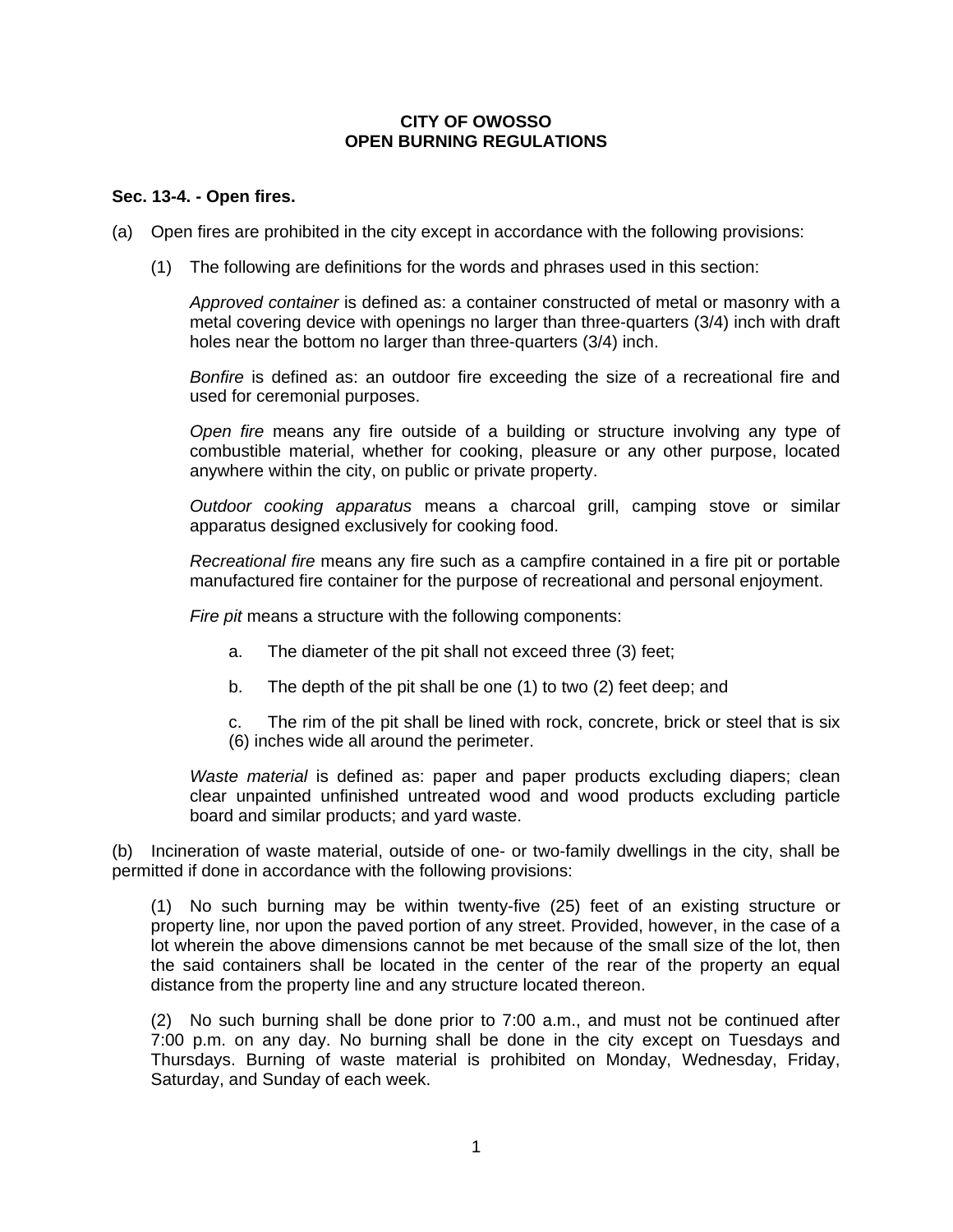(3) No such burning shall be done unless under the supervision of a person of mature years and discretion and no burning shall be done where its maximum size is not controllable by such person.

(4) Incineration of all waste material except yard waste shall occur in an approved container.

(c) Recreational fires outside of one or two family dwellings in the city shall be permitted if done in accordance with the following provisions:

(1) No recreational fire may be within twenty-five (25) feet of an existing structure or property line. Provided, however, in the case of a lot wherein the above dimensions cannot be met because of the small size of the lot, then the said pits or containers shall be located in the center of the rear of the property an equal distance from the property line and any structure located thereon.

(2) No such burning shall be done prior to 12:00 noon, and must not be continued after 10:00 p.m. Sunday through Thursday and after 12:00 midnight Friday and Saturday.

(3) No recreational fires shall occur unless under the supervision of a person of mature years and discretion.

(4) Material that is acceptable to burn in a recreational fire shall be limited to clean clear unpainted unfinished and untreated wood and wood products excluding particle board and similar products, split firewood, tree limbs and charcoal. No accelerant such as gasoline and kerosene may be used except charcoal lighter fluid.

(5) A fire extinguisher or water hose shall be connected and available at all times when a recreational fire is active.

(6) No recreational fire shall exceed three (3) feet in diameter and two (2) feet in height.

(d) Bonfires shall only be allowed by permit issued by the fire chief or his designee pursuant to rules promulgated by the fire chief.

(e) Fires in an outdoor cooking apparatus are permitted in accordance with the provisions of the International Fire Code.

(f) Any person, firm or corporation who violates this section shall be given a written warning and a \$50.00 fine for the first offense if there have been no prior incidents. If, in the judgment of the authorized city official responding to a first offense, a person has displayed gross flaunting of the law, that person shall be fined as a second offense. On the second offense the person, firm, or corporation shall be responsible for a municipal civil infraction with a fine of \$250.00, plus costs. On the third offense, or any further offense, the person, firm or corporation shall be responsible for a municipal civil infraction with a fine of \$500.00 plus costs and any applicable fee from the fire department. The building inspector, building official, code enforcement officer, all members of the fire department, and all members of the police department are hereby designated as the authorized city officials to issue municipal civil infraction citations and municipal civil infraction violation notices pursuant to this section.

(g) The responding city official shall make an actual visual inspection of the burn site when feasible. If illegal waste materials are in the burning site, this will be considered an offense.